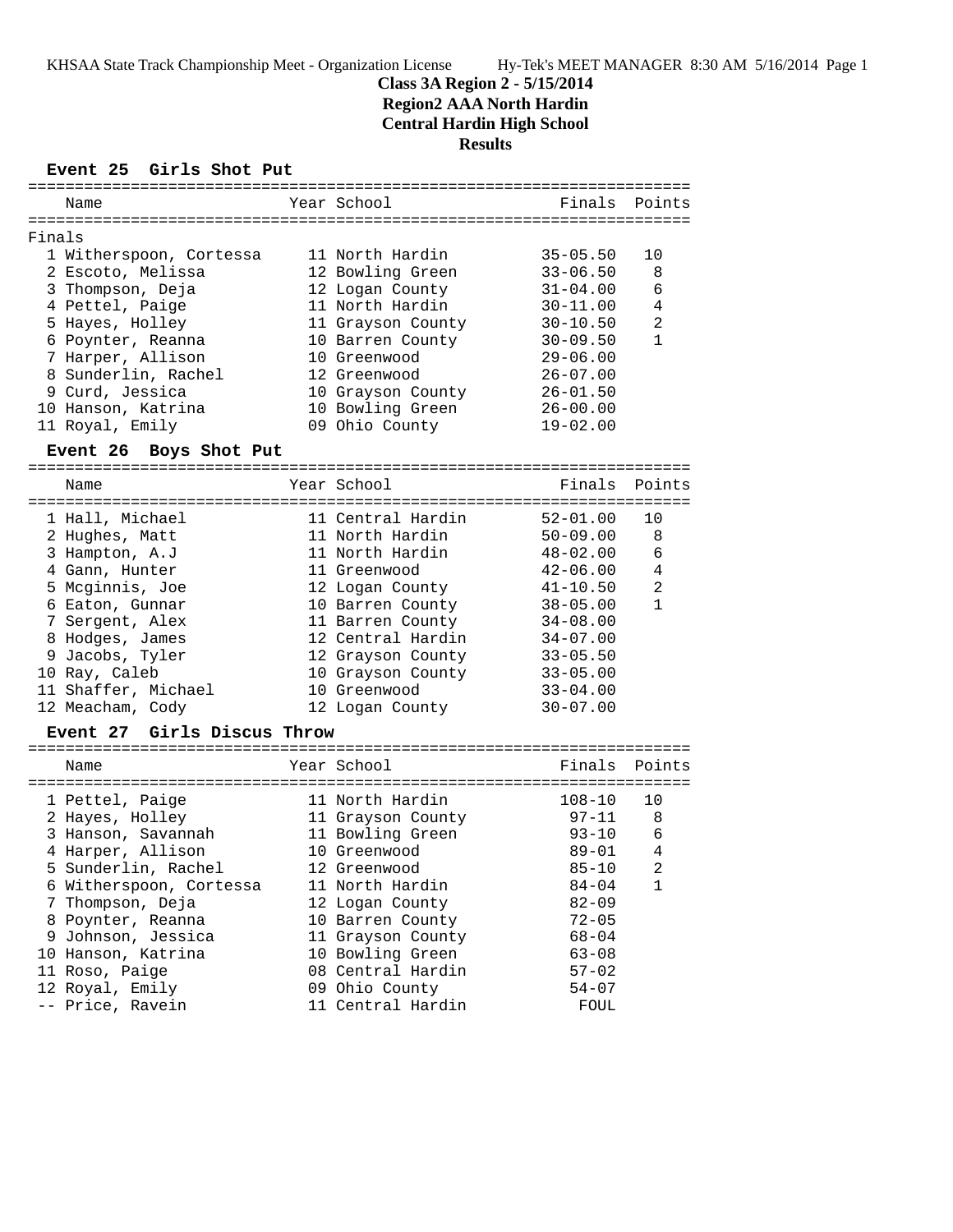# **Class 3A Region 2 - 5/15/2014**

**Region2 AAA North Hardin**

**Central Hardin High School**

# **Results**

## **Event 28 Boys Discus Throw**

| =========                               |                              |                              |                |
|-----------------------------------------|------------------------------|------------------------------|----------------|
| Name                                    | Year School                  | Finals                       | Points         |
|                                         |                              |                              |                |
| 1 Eaton, Gunnar                         | 10 Barren County             | $127 - 07$                   | 10             |
| 2 Mcginnis, Joe                         | 12 Logan County              | $121 - 11$                   | 8              |
| 3 Gann, Hunter                          | 11 Greenwood                 | $117 - 06$                   | 6              |
| 4 Williams, Malik                       | 11 North Hardin              | $113 - 05$                   | 4              |
| 5 Hall, Michael                         | 11 Central Hardin            | 112-06                       | $\overline{a}$ |
| 6 Jones, Sheldon                        | 12 Grayson County            | $108 - 03$                   | $\mathbf{1}$   |
| 7 Barerra, Tristan                      | 08 Barren County             | $102 - 08$                   |                |
| 8 Hodges, James                         | 12 Central Hardin            | $101 - 00$                   |                |
| 9 Smith, Alexander                      | 12 Greenwood                 | 99–07                        |                |
| 10 Diggs, Maurice                       | 12 North Hardin              | 98-06                        |                |
| 11 Jacobs, Tyler                        | 12 Grayson County            | $97 - 01$                    |                |
| 12 Meacham, Cody                        | 12 Logan County              | $75 - 00$                    |                |
|                                         |                              |                              |                |
| Event 29 Girls Long Jump                |                              |                              |                |
| Name                                    | Year School                  | Finals                       | Points         |
|                                         |                              |                              |                |
| 1 Anthony, Sydnie                       | 12 Bowling Green             | $16 - 05.75$                 | 10             |
| 2 Graves, Raven                         | 12 North Hardin              | $15 - 06.50$                 | 8              |
| 3 Wison, Jasmine                        | 12 North Hardin              | $14 - 04.75$                 | 6              |
| 4 Baptiste, Bree                        | 10 Logan County              | $13 - 04.25$                 | 4              |
| 5 Curd, Jessica                         | 10 Grayson County            | $13 - 04.00$                 | 2              |
|                                         |                              |                              | $\mathbf{1}$   |
| 6 Sunderlin, Rachel                     | 12 Greenwood                 | $13 - 03.00$                 |                |
| 7 Grothe, Julia                         | 10 Greenwood                 | $12 - 11.75$                 |                |
| 8 Hiltner, Paige                        | 11 Bowling Green             | $12 - 09.50$                 |                |
| 9 Dennis, Kailey Jo                     | 11 Grayson County            | $11 - 01.00$                 |                |
| -- Combs, Tia                           | 10 Barren County             | FOUL                         |                |
| <b>Event 30</b><br>Boys Long Jump       |                              |                              |                |
|                                         |                              |                              |                |
| Name                                    | Year School                  | Finals                       | Points         |
| 1 Dewalt, Danny                         | 12 Bowling Green             | $20 - 05.00$                 | 10             |
| 2 Lofton, Robbie                        | 10 Bowling Green             | $19 - 10.00$                 | 8              |
| 3 Morales, Cj                           | 12 North Hardin              | $19 - 06.50$                 | 6              |
| 4 Thomas, Brandon                       | 12 Greenwood                 | $18 - 07.25$                 | 4              |
| 5 Henning, Thomas                       | 11 North Hardin              | 18-01.00                     | $\overline{2}$ |
| 6 Akridge, Cole                         | 11 Grayson County            | 17-04.00                     | $\mathbf{1}$   |
| 7 Bryan, Seth                           | 10 Central Hardin            | $16 - 07.50$                 |                |
|                                         |                              | $16 - 01.75$                 |                |
| 8 Day, Austin                           | 12 Barren County             |                              |                |
| 9 Durham, Marcus                        | 09 Central Hardin            | $15 - 07.00$                 |                |
| 10 Basham, Ross                         | 12 Greenwood                 | $15 - 04.00$                 |                |
| 11 Meredith, Blake                      | 12 Grayson County            | $14 - 03.50$                 |                |
| Event 31 Girls Triple Jump              |                              |                              | ======         |
| Name                                    | Year School                  | Finals                       | Points         |
|                                         |                              |                              |                |
|                                         | 12 North Hardin              | $32 - 03.00$                 | 10             |
|                                         |                              |                              |                |
| 1 Wison, Jasmine                        |                              |                              |                |
| 2 Fracois, Jaylyn                       | 11 North Hardin              | $30 - 00.00$                 | 8              |
| 3 Rhodes, Hayley<br>4 Sunderlin, Rachel | 10 Greenwood<br>12 Greenwood | $28 - 08.00$<br>$27 - 06.00$ | 6<br>4         |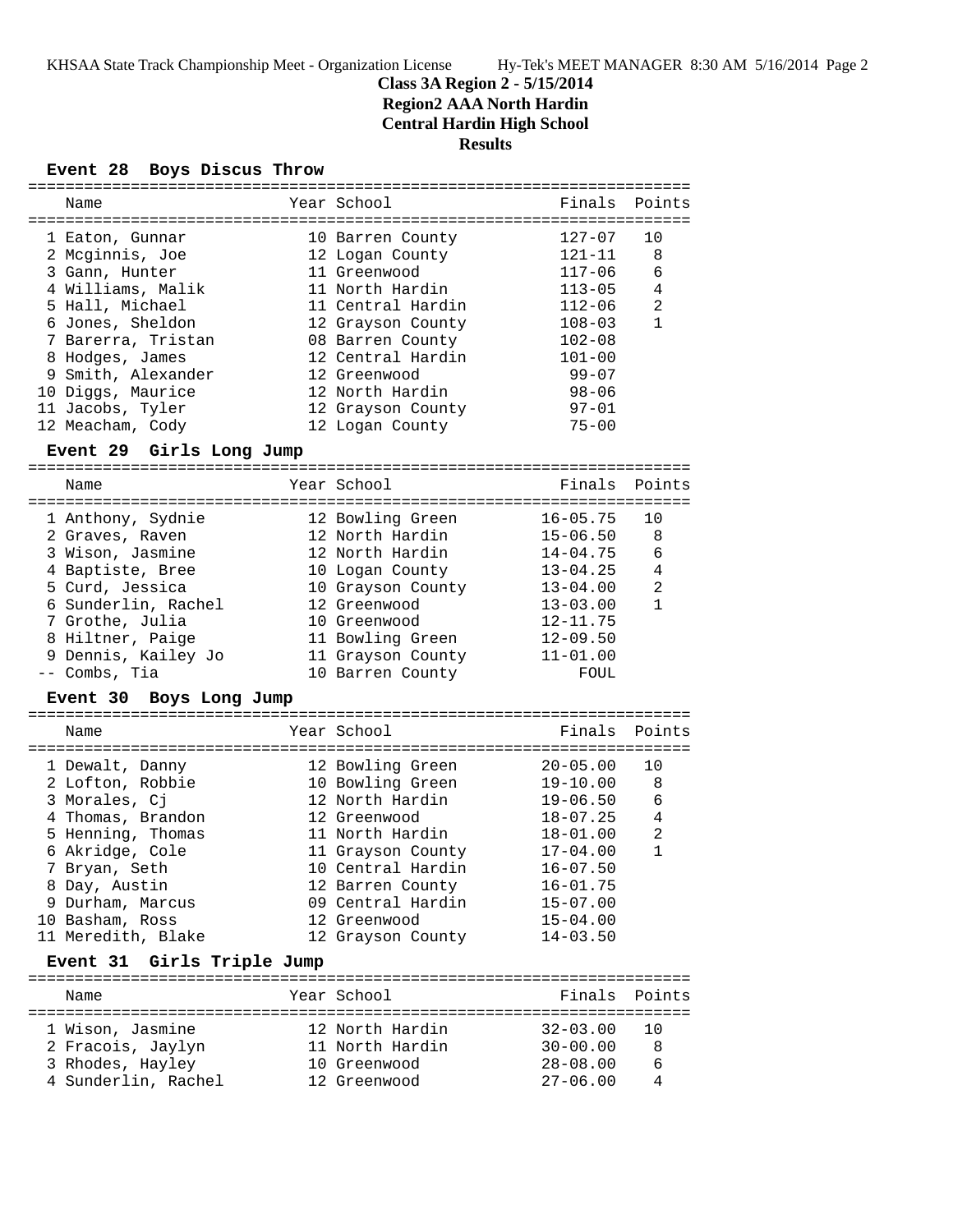### **Class 3A Region 2 - 5/15/2014**

**Region2 AAA North Hardin**

**Central Hardin High School**

#### **Results**

### **....Event 31 Girls Triple Jump**

| 5 Wright, Lee        | 11 Barren County  | $26 - 08.50$ | 2            |
|----------------------|-------------------|--------------|--------------|
| 6 Bain-Selbo, Hannah | 09 Bowling Green  | $26 - 07.00$ | $\mathbf{1}$ |
| 7 Smart, Camille     | 09 Bowling Green  | $25 - 07.00$ |              |
| 8 Curd, Jessica      | 10 Grayson County | $24 - 08.50$ |              |
| 9 Embry, Cara        | 12 Ohio County    | $22 - 09.50$ |              |

#### **Event 32 Boys Triple Jump**

======================================================================= Name Year School Finals Points ======================================================================= 1 Lofton, Robbie 10 Bowling Green 43-06.00 10 2 Henning, Thomas 11 North Hardin 41-02.50 8 3 Sydnor, Michael 12 Logan County 41-00.50 6 4 Sweat, James 11 Bowling Green 40-06.50 4 5 McNeal, Debrion 10 Central Hardin 39-09.50 2 6 Randles, Jeremy 11 North Hardin 39-08.00 1 7 Thomas, Brandon 12 Greenwood 38-05.00 8 Akridge, Cole 11 Grayson County 35-07.25 9 Burden, Alex 12 Grayson County 35-06.00 10 Crawford, Dylan 09 Central Hardin 34-06.00 11 Mitchell, Dylan 11 Barren County 34-05.00 12 Day, Austin 12 Barren County 33-09.50 13 Basham, Ross 12 Greenwood 33-04.50

### **Event 33 Girls High Jump**

|  | Name               |  | Year School       | Finals Points |    |          |  |
|--|--------------------|--|-------------------|---------------|----|----------|--|
|  |                    |  |                   |               |    |          |  |
|  | 1 Windham, Rylee   |  | 09 North Hardin   | $5 - 00.00$   | 10 |          |  |
|  | 2 Dye, Nia         |  | 10 Bowling Green  | $4 - 10.00$   | 8  | o misses |  |
|  | 3 Johnson, Jessica |  | 11 Grayson County | $J4 - 10.00$  | 6  | XO O O   |  |
|  | 4 Durham, Jessica  |  | 11 Barren County  | $4 - 06.00$   | 4  | $\Omega$ |  |
|  | 5 Dyrdek, Carly    |  | 11 Central Hardin | $J4 - 06.00$  |    | XO       |  |
|  | 6 Smart, Camille   |  | 09 Bowling Green  | $4 - 04.00$   |    |          |  |

#### **Event 34 Boys High Jump**

| Name                     | Year School       | Finals Points |    |     |
|--------------------------|-------------------|---------------|----|-----|
| 1 Dewalt, Danny          | 12 Bowling Green  | $6 - 03.00$   | 10 |     |
| 2 Cleary, Blake          | 10 Bowling Green  | $5 - 08.00$   | 8  | XO  |
| 3 Willis, Josh           | 12 Grayson County | $J5 - 08.00$  | 6  | XXO |
| 4 Featherstone, Nicholas | 11 North Hardin   | $5 - 06.00$   | 3  | XO  |
| 4 Mabe, Nick             | 10 Barren County  | $5 - 06.00$   | 3  | XO  |
| 6 Meredith, Blake        | 12 Grayson County | $5 - 04.00$   |    |     |
| -- Randles, Jeremy       | 11 North Hardin   | ΝH            |    |     |
| -- Byrd, Aj              | 11 Greenwood      | ΝH            |    |     |
|                          |                   |               |    |     |

#### **Event 35 Girls Pole Vault**

| Name             | Year School       | Finals Points |                 |             |
|------------------|-------------------|---------------|-----------------|-------------|
| 1 Peete, Faith   | 10 North Hardin   | 8-06.00       | $\overline{10}$ | O XO O XO   |
| 2 Martin, Bailey | 10 Grayson County | J8-06.00      | <b>R</b>        | XXO O O XXO |